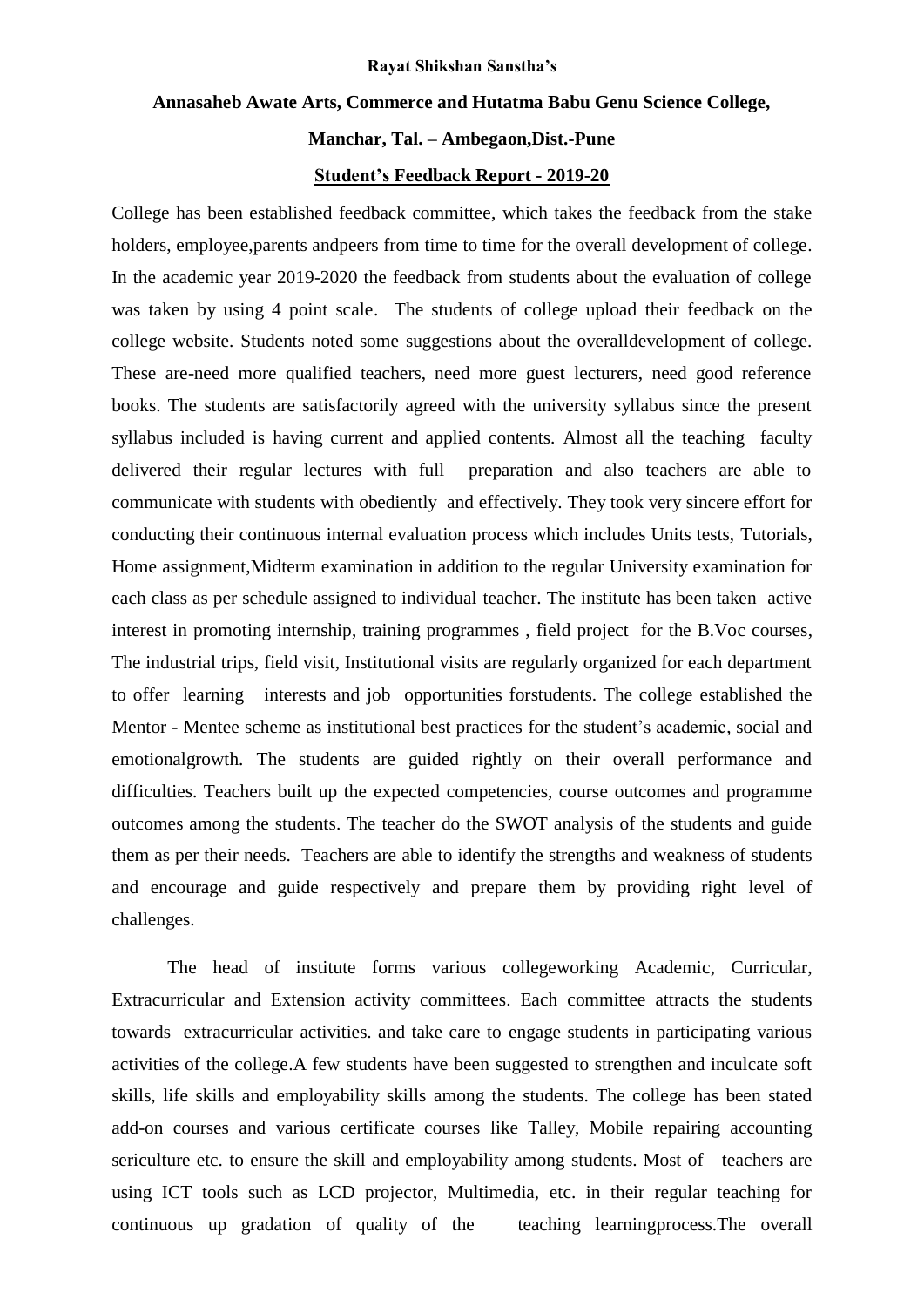Studentssatisfaction survey rating about quality of teaching-learning process of the institutewas found to be good.The following important suggestions are given by students. These are to develop the competitive exam. Center, to organize the workshop on mushroom cultivation, to start the MCA programme and to flourish the earn and learn scheme.

Feedback was prepared with the help of questionnaires. Total 228 feedback forms were collected from students in academic year 2019-20. Response expected from the students on college is as follows:

# **Following are question for online student Satisfaction survey regarding teaching learning process**



**1) How much of the syllabus was covered in the class?** 

**2) How well did the teacher prepare for the classes?**

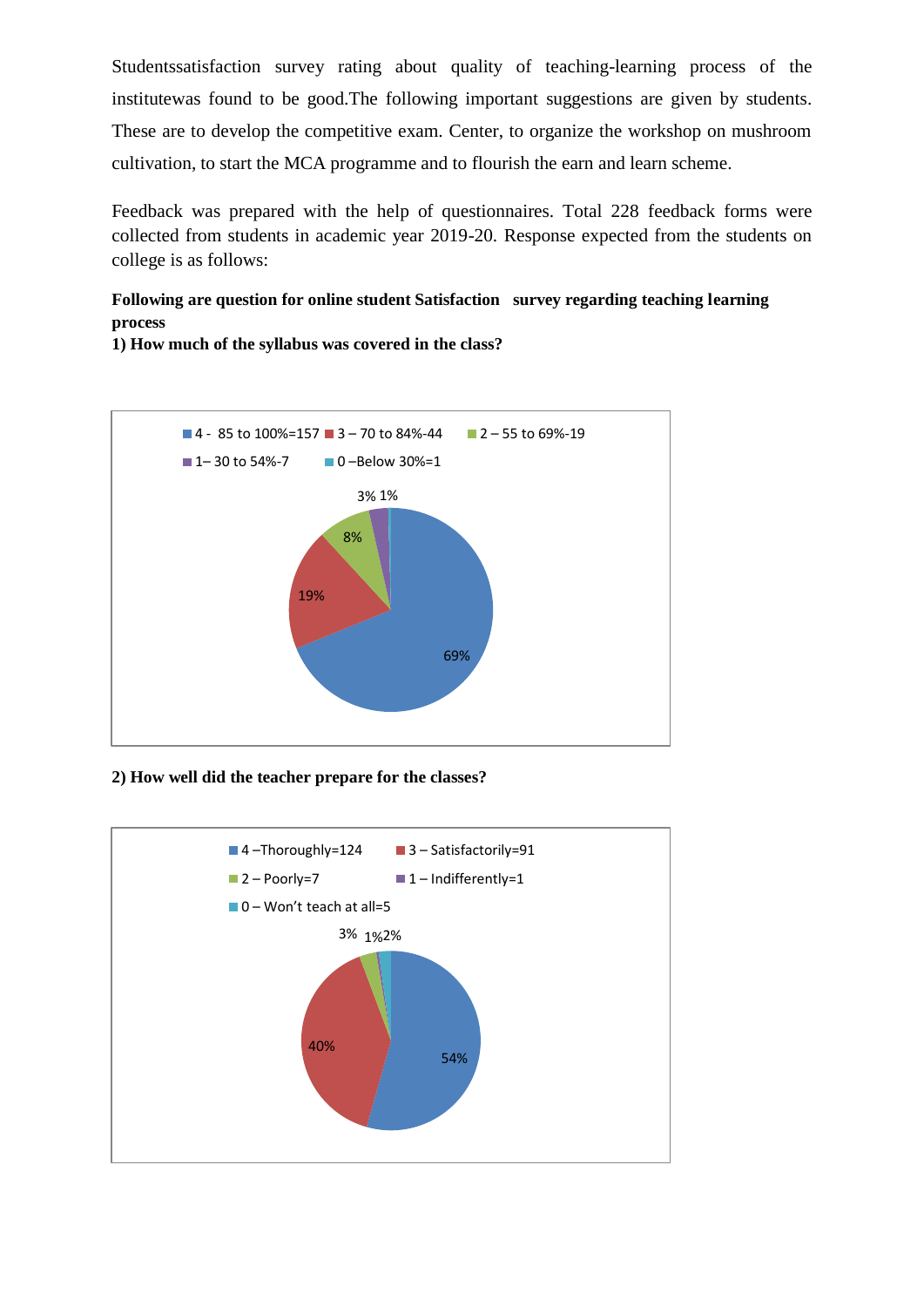

**4) Theteachers approach to teaching can best be described as.**



### **5) Fairness of the evaluation process by the teachers.**

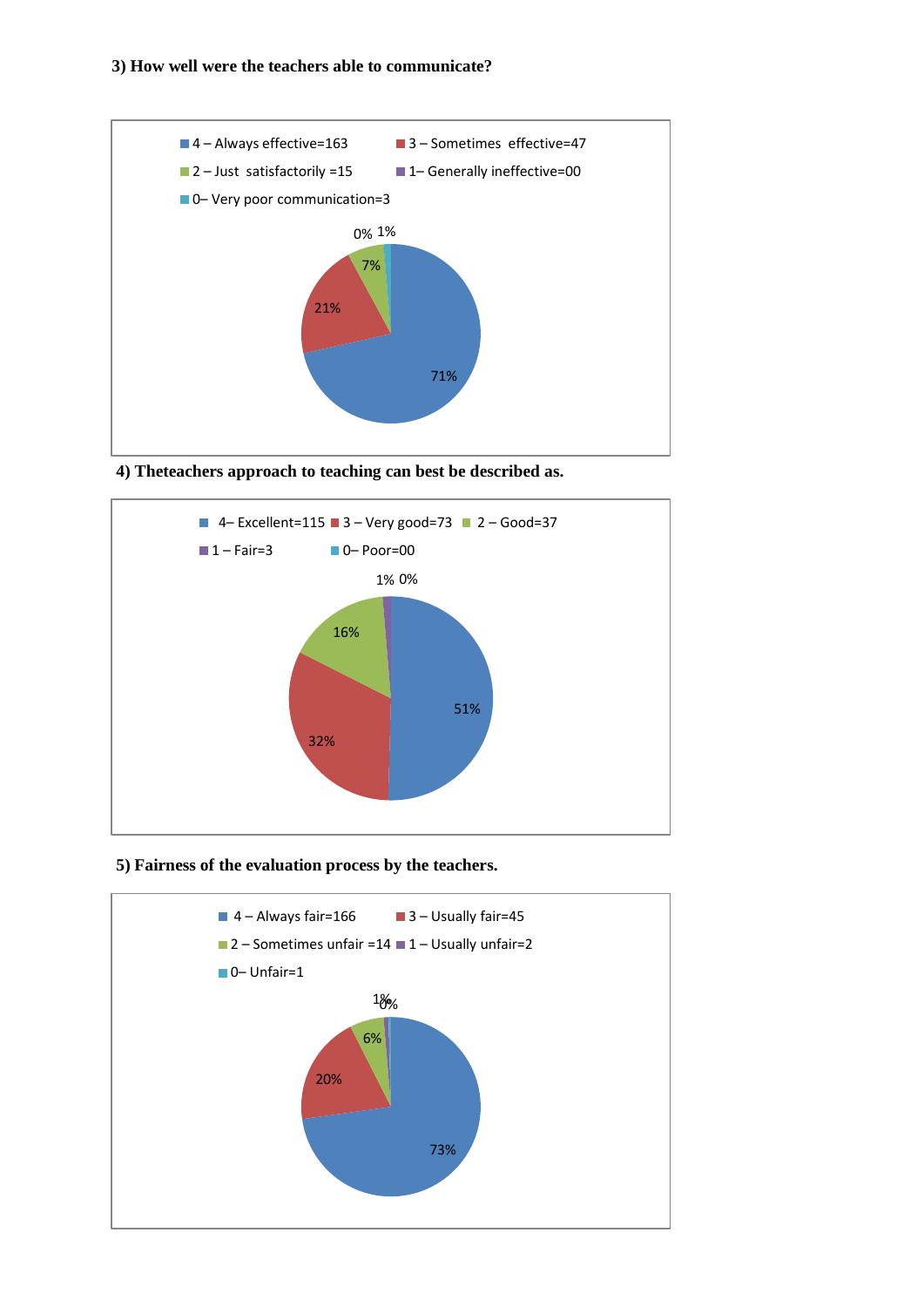## **6) Was yourperformance in assignments discussed with you?**



**7) The institute takesactive interestin promotion intern ship, student exchange, fieldvisit opportunities for student.** 



**8) The teaching and mentoring process in your institution facilitates you in cognitive social and emotional growth.** 

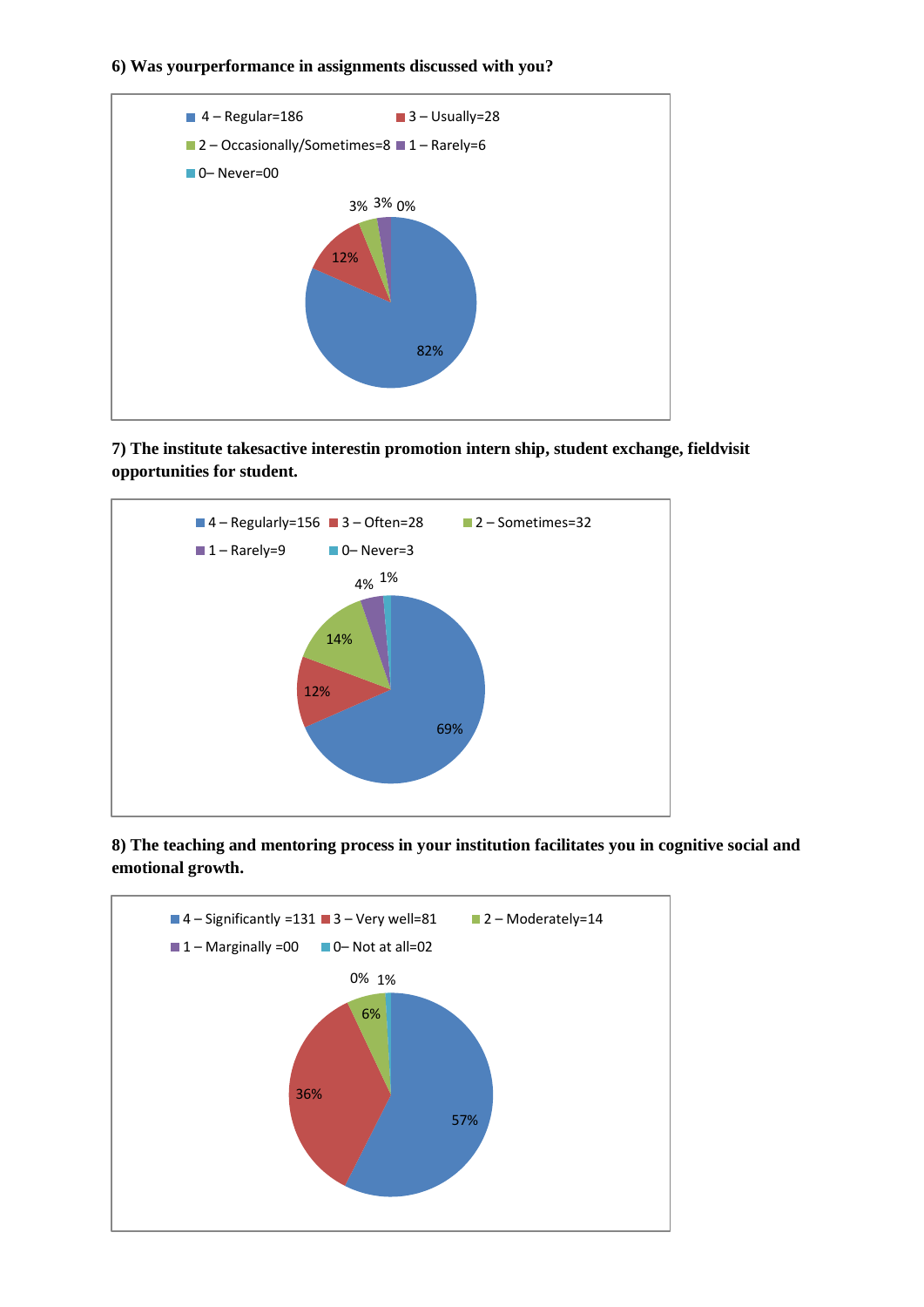### **9) The institution provident multiple opportunities to learn and growth.**



**10) Teachers inform you about your expected competencies, course outcome and programme outcomes.**



**11) Your mentor does a necessary follow-up with an assign task to you.**

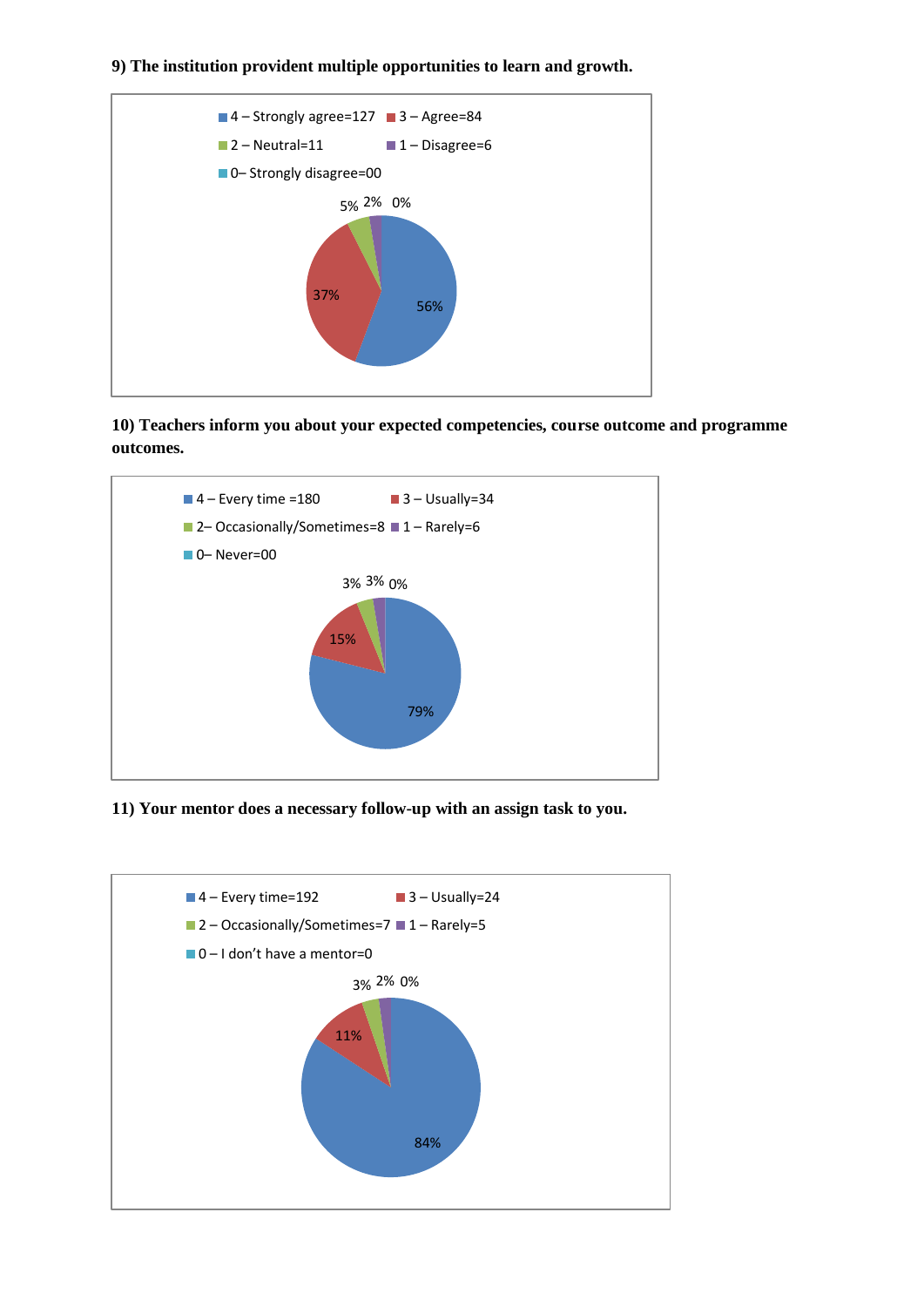### **12) The teacher illustrates the concepts through examples and applications.**



**13) The teacher identifies your strengths and encourages you with providing right level of challenges.**



**14) Teachers are able to identify your weakness and help you to overcome them.**

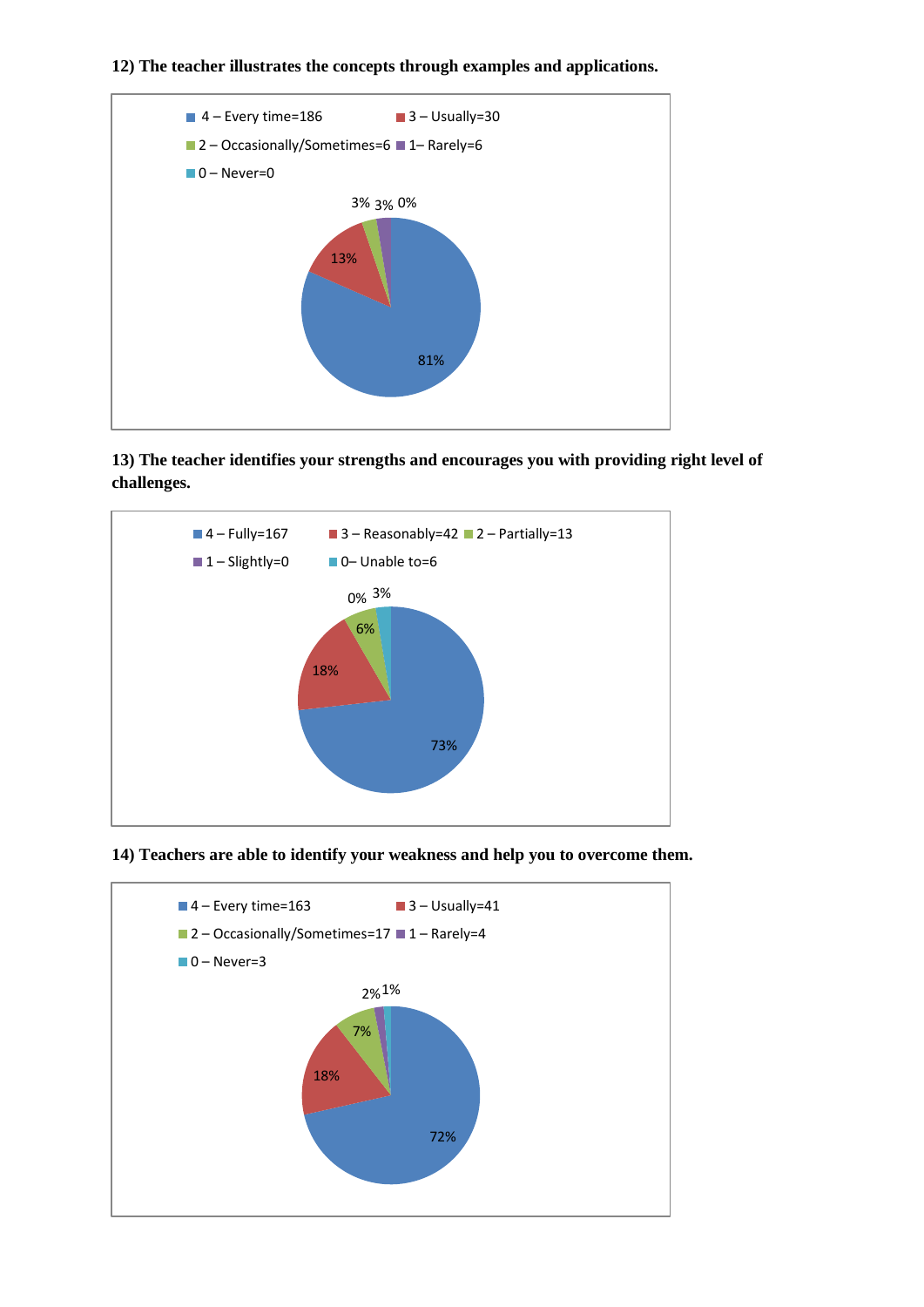**15) The institution makes effort to engage students in the monitoring, review and continous quality improvement of the teaching learning process.** 



**16) The institute / teachers use students centric methods, such as experimental learning, participative learning and problem solving methodologies for enhancing learning experiences.**



**17) Teacher encourages you to participate in extracurricular activities.**